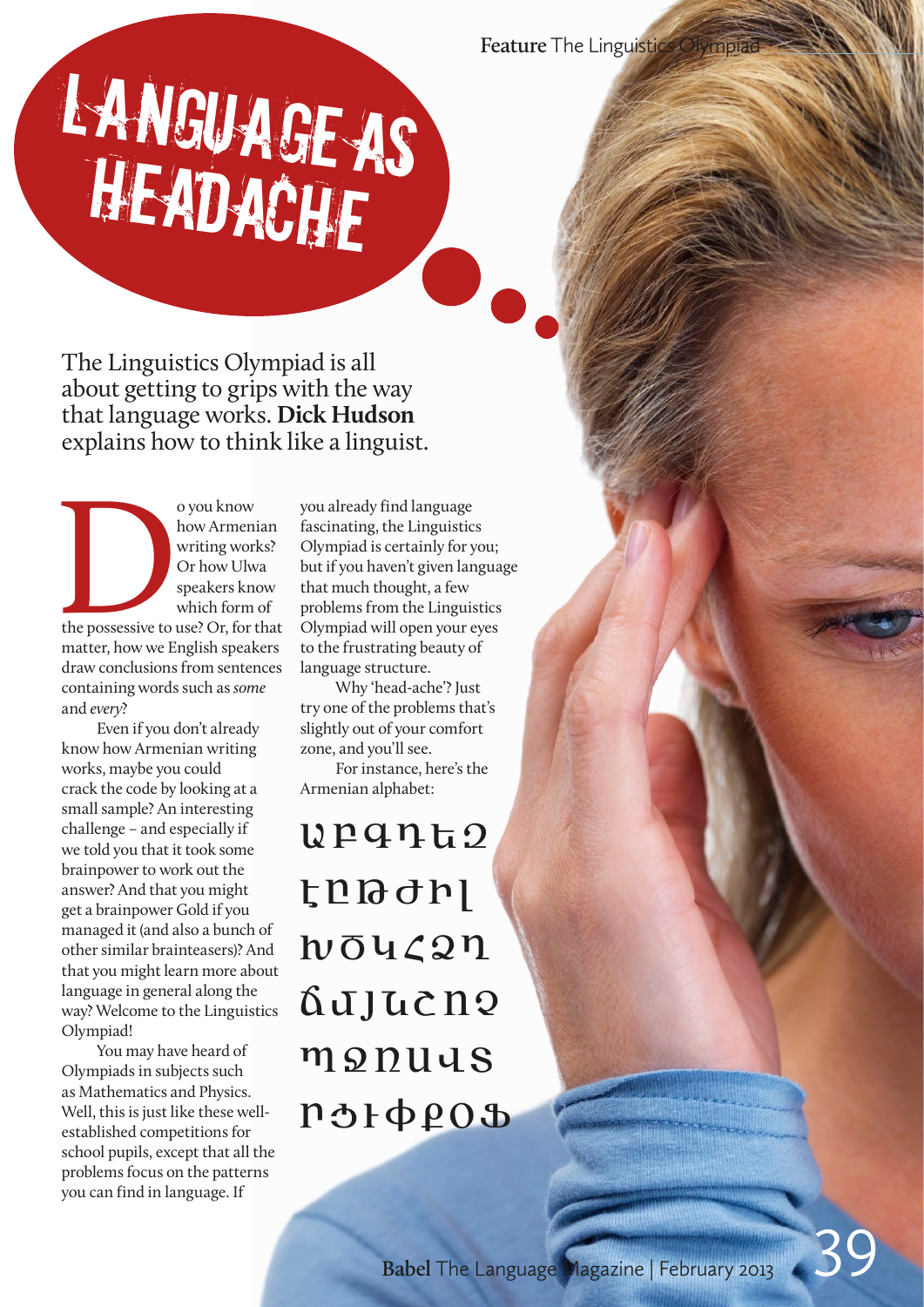No idea how it works? Well, you do have some idea – we called it an alphabet, so you assume that each letter corresponds to a single vowel or consonant; and that's the best way to approach the LO problems, by forming working hypotheses. Your next one might be that there is a regular pattern of correspondences between letters and sounds; and if you're lucky, the correspondences will be a good deal more regular than in English!

Now let's suppose we show you a photograph of a metro map for Yerevan (the capital of Armenia). That doesn't in itself throw a great deal of light on the alphabet, but it does suggest more hypotheses. First, words seem to be separated by spaces, just as in English (but not in every writing system). Second, there doesn't seem to be a contrast between capital and small letters, because what are obviously names seem to have letters at either end that are also found in the middle. And thirdly, we can be sure that, like English, it's written from left to right – just look at the margins in the three lines at the foot of the photo.

Even after this much detective work you still don't know how the individual letters translate into sounds. But suppose we also gave you this little story about a girl called Millie:

*Millie has got lost in Yerevan, the capital of Armenia. She is at the station named Shengavit but her friends are waiting for her at the station named Barekamoutyun. Some other stations are called Gortsaranain, Zoravar Andranik, Charbakh and Garegin Njdehi Hraparak. Your answers, based on the metro map on the next page, can help Millie meet up with her friends.*

*Now you're in business – and the business is serious, because Millie depends on your help.*

The way forward, here and in all the LO problems, is obviously to crack the code. Once you've done that, the questions mentioned in the story are easily answered; you can check your answers against the ones on our website (see the list of links at the foot of this article). And, of course, on the way to the answers you've actually learned a bit about Armenian.



Ulwa possessives are a very different matter. With Armenian you were faced with a relatively straightforward job of matching Armenian letters with their English equivalents, but in Ulwa you're right in the middle of a rather exotic grammar. We start with rather important background information:

Ulwa is a language spoken in Nicaragua. It contains quite a few loanwords from English, which is spoken in the Bluefields area of the country ... Ulwa distinguishes between singular and plural "you", and also distinguishes between inclusive "we" (we including you) and exclusive "we" (we not including you).'

These tips are important, so don't forget them.

We now look at the basic data in the table opposite, consisting of 27 Ulwa words together with their English translations, and of course the challenge is to work out how Ulwa works. The first thing to notice is that one Ulwa word may correspond to several English words; so the challenge is to break the Ulwa words down into the parts that correspond to individual English words.

For example, *kapakka*  means 'his/her manner', so one bit must mean 'manner', leaving the rest to carry the meaning 'his/her'. We're also told that kapak means 'manner', so we can be sure that *–ka* means 'his/ her'. So far so good. This analysis is confirmed by *kiika*, meaning 'his/her stone'; so presumably *kii* means 'stone'. Moreover it suggests a division of gaadni, 'our (inclusive) god' into *gaadni* (where we recognise the English loan-word gaad for god). Presumably the Ulwa for 'our (inclusive)' is *–ni*.

Unfortunately, life is never that simple in a Linguistics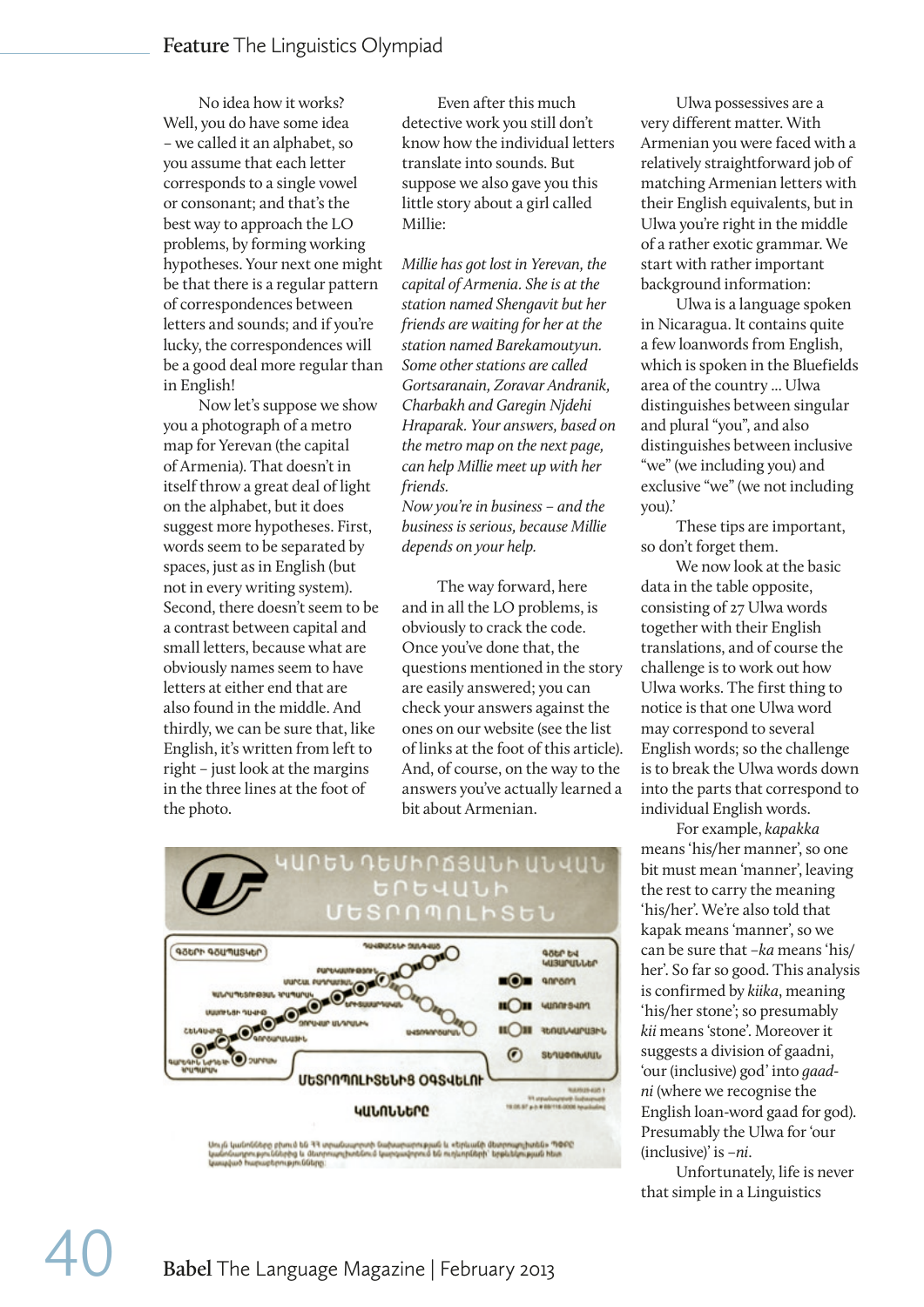### Ulwa words

| arakbus      | gun                              |
|--------------|----------------------------------|
| askana       | his/her clothes                  |
| bilamkana    | their fish                       |
| bilammana    | your (plural)<br>fish            |
| diimuih      | snake                            |
| diikanamuih  | their snake                      |
| diimamuih    | your (singular)<br>snake         |
| gaadni       | our (inclusive<br>god            |
| iibin        | heaven                           |
| kahma        | iguana                           |
| kapak        | manner                           |
| kapakka      | his/her manner                   |
| karaskanamak | their knee                       |
| kiika        | his/her stone                    |
| kululuk      | woodpecker                       |
| liima        | lemon                            |
| mistu        | cat                              |
| sapaaka      | his/her<br>forehead              |
| sikbilh      | horsefly                         |
| siknibilh    | our (inclusive)<br>horsefly      |
| suumanalu    | your (plural)<br>dog             |
| paunimak     | our (inclusive)<br>tomato        |
| taikinatai   | our (exclusive)<br>grey squirrel |
| taim         | time                             |
| uumamak      | your (singular)<br>window        |
| waikinaku    | our (exclusive)<br>moon          |
| wasakanala   | their possum                     |

Olympiad. The second Ulwa word is *askana*, meaning 'his/ her clothes'. Where is the expected *–ka*? It is there, but not where we expect it to be, stuck onto the end of the stem: *asna-ka*. Instead, it is right in the middle of the word. The same applies to *–n*i, which we also find in the middle of *siknibilh*, 'our (inclusive) horsefly' and *paunimak,* 'our (inclusive) tomato'. Why?

In other words, what is the rule of Ulwa grammar that puts –ka or –ni on the end of some words, and in the middle of others? (Technically, these 'affixes' are either 'suffixes' or 'infixes'). How does this bit of Ulwa work? This is a question that faces every Ulwa child, so what we are really asking is how this bit of the Ulwa mind works – what rule do Ulwa children discover for themselves?

We can only arrive at the answer by carefully studying the available data. This isn't just how Linguistic Olympians work, but how Ulwa children and, indeed, children everywhere, learn about their own language.

But what part of the data should we be looking at? Is it a matter of meaning? Try it: our examples so far go like this:

- suffixes: manner, stone, god
- infixes: clothes, horsefly, tomato

Nothing obvious seems to emerge, such as male/female or animate/inanimate.

A much more promising avenue to explore is the shape of the word, when defined in terms of vowels, consonants and syllables – in other words, in terms of phonology, the way sounds are combined. Phonology is an important part of a language's structure, and although it varies enormously from language to language, most languages organise their phonology round syllables consisting of vowels and consonants. Representing words as a string of C's and V's, with brackets to show syllables, is a good way to get beyond our very misleading spelling; so *through* is [CCV] and *Wednesday* is [CVCC] [CV].

Once you start looking in the right place – in this case, in phonology – you start to make progress. Words like *kapak* take suffixes (e.g. *kapak-ka*, our first example), while those like *asna* take infixes (giving *as-ka-na*). Without the suffix or infix, the first is [CV][CVC] while the second is [VC][CV]. You notice that the first syllables are different, and if you pursue this difference you find that it leads eventually to a rule for deciding whether a possessive affix should be a suffix or an infix. Again, we won't spoil your fun by giving the answer away, but if you want to check it you'll find it on the website.

Before we leave Ulwa, it's worth reviewing what it teaches us. This is important because the Linguistics Olympiad isn't just fun (though it is that); its more serious aim is to reinforce what schools already teach about language. This 'knowledge about language' includes knowledge about language structure, so exploring complex linguistic patterns develops a deeper appreciation of linguistic.

The main point of the Ulwa exercise is what it shows about how grammars get written: by discovering patterns, making the best possible sense of them, and reporting the outcome – just as in a science experiment, where data + analysis = result. Anything you read about grammar has been discovered by someone at some point in the last four thousand years. This includes all the categories we take for granted in talking about language, from 'consonant' to 'suffix' and 'possessive'. Language is patterned behaviour, and each society develops rules to control its patterns. Discovering these patterns is what linguists do, so what you're doing by working out the rules for Ulwa possessives (or Armenian letters) really is a taste of linguistics, the science of language.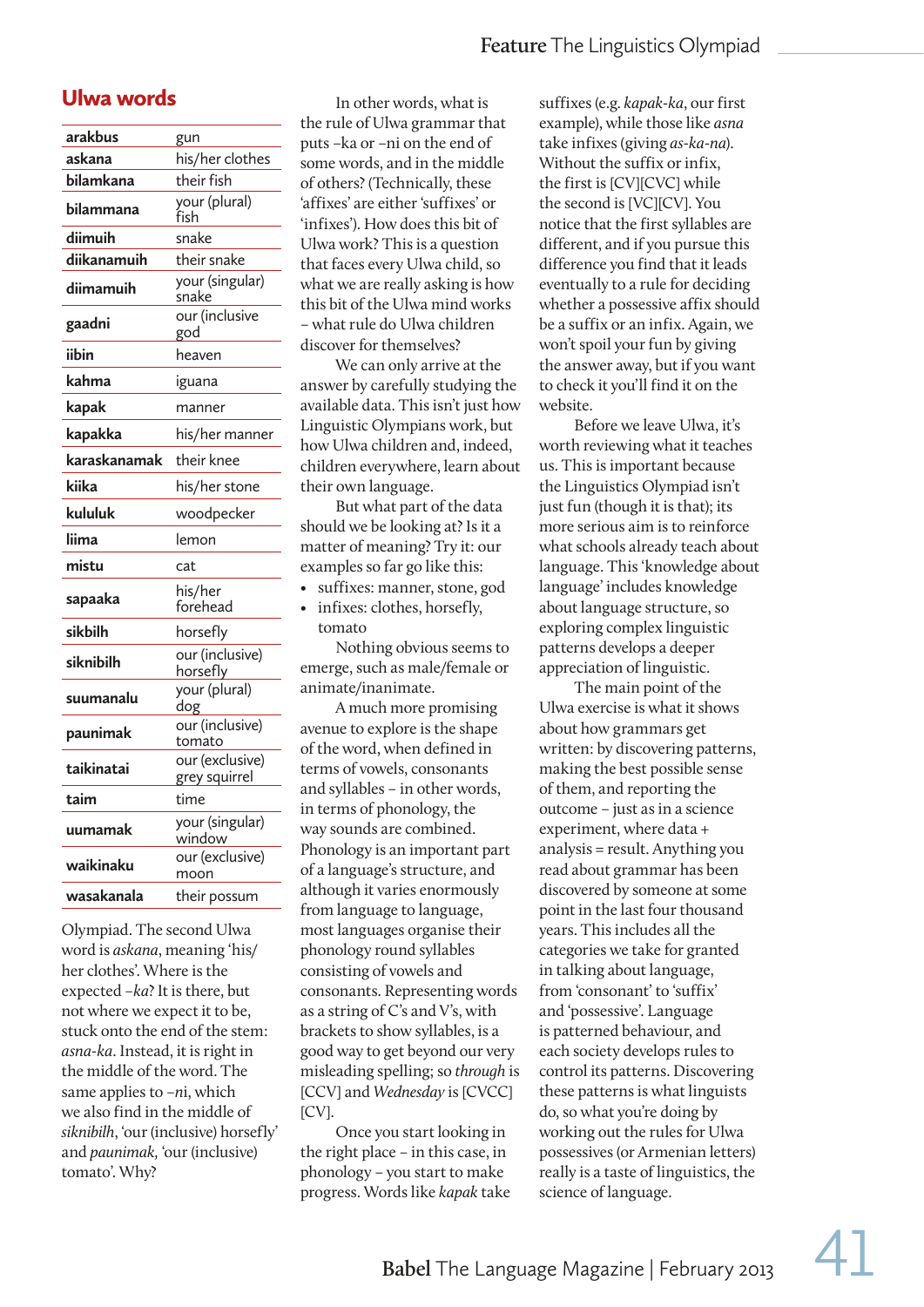One other moral that is worth drawing from our encounter with Ulwa is the enormous variety to be found among languages. Ulwa has infixes, but English doesn't (unless you include the rather rude *abso-bloody-lutely*); Ulwa has different forms for inclusive and exclusive 'we', but English doesn't; Ulwa uses affixes for possession, but English ... well, what about possession in English? We use separate words like *my* and *our*, but we use the 'apostrophe s' for marking possession, as in *John's hat*. The – 's looks like an affix, but unlike Ulwa, it's attached to the possessor, not to the thing possessed. If you look hard enough, you find similarities as well as differences, so every new language that you look at throws some light on the ones you know already. Which, of course, is one of the reasons why linguistics is such fun.

What about English? Linguistics Olympiad problems like these help you to look at your own language in new ways. For our part, we think English is the most interesting language of all – but then, we would, wouldn't we? But seriously, we would expect you to find your own language more interesting than any other, for the simple reason that any analysis throws light on things you already know. And since language dominates not only communication but also general thinking, the light illuminates the very workings of your mind – how you think.

Take the English 'quantifiers' such as *some* and *every*. Quantifiers have profound effects on the logic of what we say. Let's start with a sentence containing no quantifier: **(1) This student can read Russian.**

If sentence (1) is true, we can be

absolutely certain that (2) is true as well.

#### **(2)This student can read.** This is basic logic, and is described in terms of a special relation called 'entailment': sentence (1) entails sentence (2).

Logicians call the relation between  $(I)$  and  $(2)$ 'upward entailment', building on the metaphor behind any classification tree in which more general notions are located above their sub-categories. For example, the notion 'reading' is higher than 'reading Russian' because reading Russian is a particular example of reading. Upward entailment means that a sentence about reading Russian entails one about simply reading – i.e. lower entails higher.

Now let's replace *this* by the quantifier *every.* **(3)Every student can read** 

## **Russian.**

#### **(4)Every student can read.**

Does (3) entail (4)? Clearly it does, so *every* allows the upward entailment in which reading Russian entails reading. It looks as though *every* behaves like *this*, but there is also an important difference: (3) entails (1), but (1) does not entail (3). If every student can do something, then so can this student; but if this student can do something, it does not follow logically that the same is true of every student. This is an example of 'downward entailment', in which the higher (every student) entails the lower (this student). In short, every allows upward entailment on the right (around reading and reading Russian), but downward entailment on the left (around every student and this student).

But the quantifier *no* is different:

#### **(5) No student can read Russian. (6) No student can read.**

In this case, there is downward entailment on the right: being unable to read entails being unable to read Russian. And on the left, around no student and this student, we notice that  $(5)$  contradicts  $(I)$  – if no student can read Russian, then we can be sure that this student cannot read it. This is a special type of downward entailment, just like every except that the higher excludes the lower.

This logical analysis is actually dressed up in the Linguistics Olympiad as a little story about Professor Monotone and his "Astounding Linguistic Knowledge Engine for Making Inferences" (ALKEMI) for drawing entailments in a mechanical fashion. Your task is to find the fault in the code driving ALKEMI which leads to mistakes in its ouput. Once again, if you're interested in pursuing the example you'll find it (complete with answers) on our website.

Just three examples from the hundreds of problems in the UK and around the world, but they help to illustrate the broad coverage of the Linguistics Olympiad, ranging from exotic languages to English, and from writing, through grammatical forms, to logic. The examples show that the Olympiad tests neither your existing knowledge of the languages concerned, nor your knowledge of linguistics. The focus is always on an essential linguistic ability: to spot and analyse patterns in the data provided; so it favours those who can think analytically; and not surprisingly, some of our best competitors are also mathematicians. But of course the Linguistics Olympiad is all about language, so it provides a wonderful opportunity to engage actively with language structure.